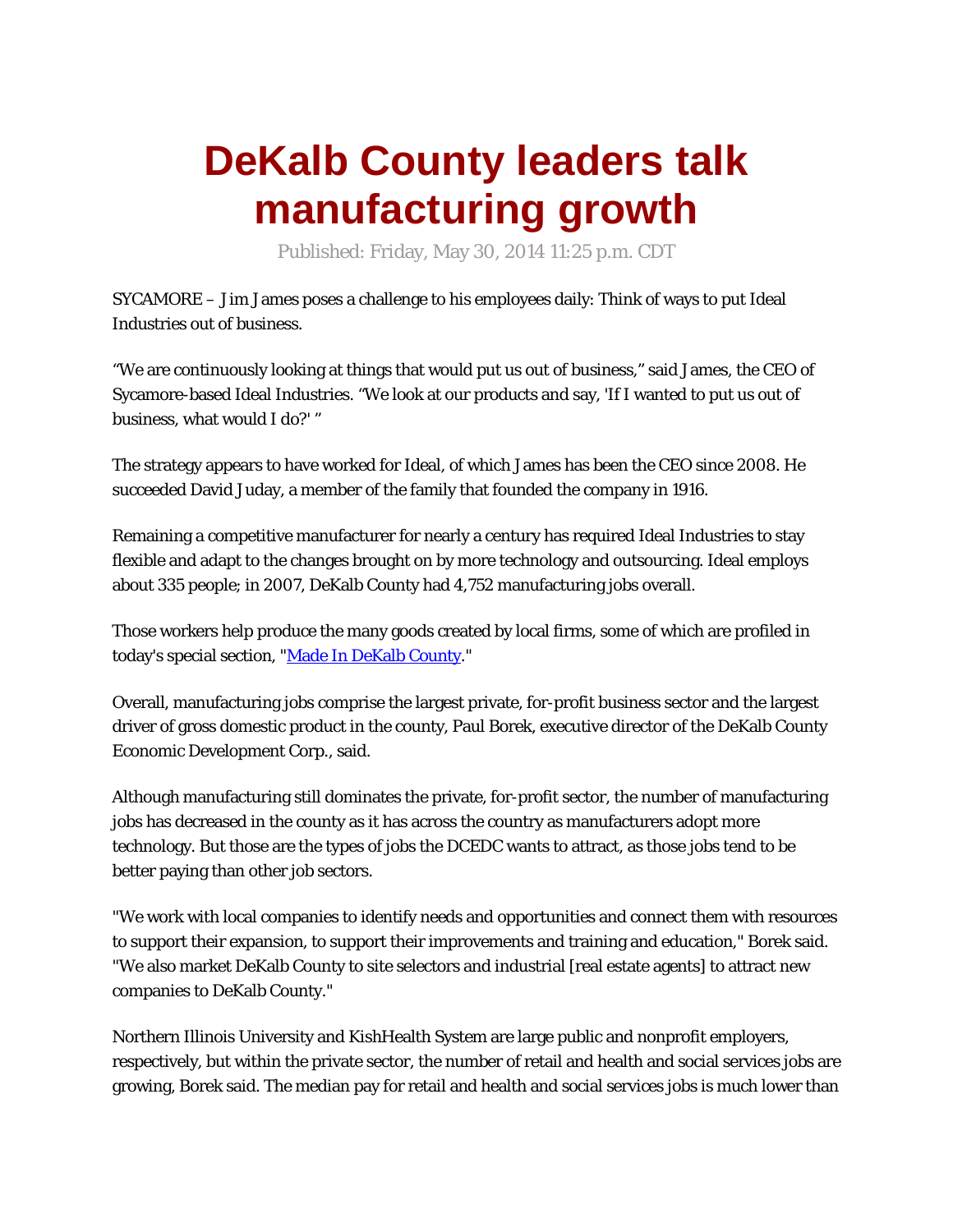the median pay for manufacturing jobs, according to a December 2010 study by Northern Illinois University's Center for Governmental Studies.

Other high-paying job sectors are management, construction, finance and insurance, but those sectors had fewer jobs locally.

Within manufacturing, technology is the biggest driving force behind the changes in the industry, James said.

Advances such as computer numeric-controlled machinery and 3D printing have changed the skills they look for in employees. Rather than looking for someone who can craft products, the company now has to look for someone who can run the computer-aided design program used on a 3D printer, for instance.

In many cases, James said, hiring now is more about passion and drive than a manufacturing background.

"We're not waiting for the world to train our people," James said. "We are going to train them."

J. Walter Becker founded Ideal Industries in 1916 and moved to Sycamore in 1923. The company started out making dresser stones with the idea that every product should be worth more than the price paid for it. Now the company produces more than 6,000 products. While it is mostly known for products in the wire and nuts category, those products account for only a portion of the company's sales.

"Our product line has grown substantially," James said.

James explained 90 percent of Ideal products are made in the United States. The other 10 percent, which is produced overseas, is for sale overseas, James said. He noted not all manufacturers have a similar split in products produced in the U.S., but the tides are starting to turn.

"I think what companies are starting to realize is, chasing the low wage is not the best strategy," James said.

Despite the decrease in jobs, productivity and revenue have increased in manufacturing. In the past four years, 22 manufacturers have either moved to DeKalb County or expanded their operations, Borek said.

"Manufacturing is a significant element to the economy," Borek said. "While the number of jobs have decreased, manufacturing is stronger than ever."

## **'Made In DeKalb County'**